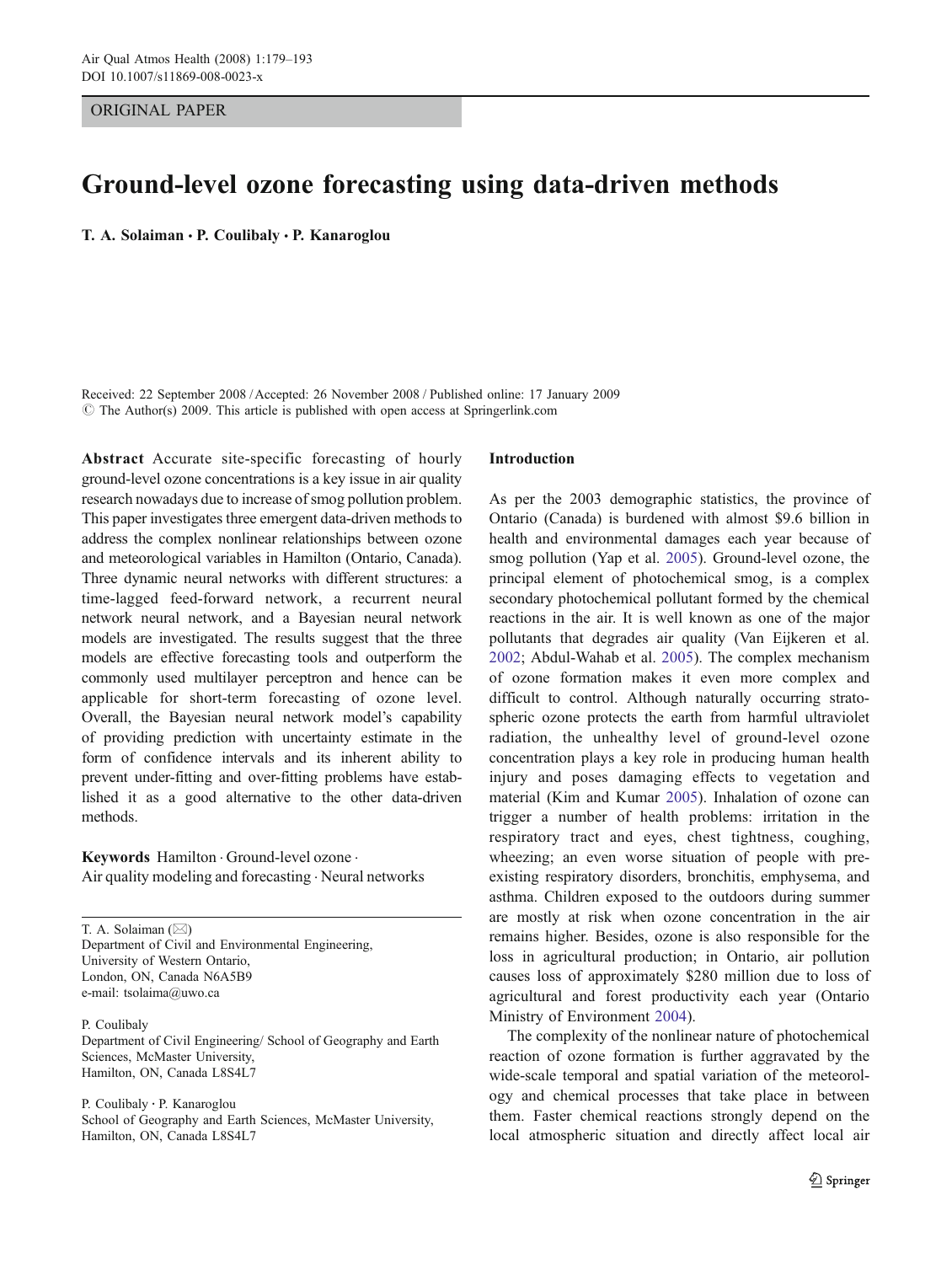quality. Slower reactions, on the other hand, have a great impact over wider regional or global spatial scale (Abdul-Wahab et al. [2005\)](#page-13-0). The later is particularly much appropriate for the province of Ontario, especially in the southern Ontario because of the major contribution of neighboring US states emission sources to the province's air quality. It is well documented (Yap et al. [2005\)](#page-14-0) that the elevated level of ground-level ozone and particulate matters are associated with distinct weather patterns which affect the air quality in the lower Great Lakes Region. These weather conditions are strongly linked with slow-moving high-pressure systems at south of the lower Great Lakes resulting in long-range transport of the smog pollutants from neighboring industrial and highly urbanized cities of the Mid-Western US and Ohio Valley regions during warm south to southwesterly flow condition. However, the adverse effects of this transboundary air pollution is largely concentrated on southwestern Ontario, whereas the pollutants originated within Ontario have high impact in south central Ontario, i.e., Greater Toronto Area and other major population centers of Golden Horseshoe which accounts to the 61% of the total damages within the region (Yap et al. [2005\)](#page-14-0).

So a modern, accurate, and reliable air pollution forecast can play a significant role in providing better warning system to protect human health. The complex relationship between the meteorology and the ground-level ozone concentration has been well documented by many authors, and attempts to develop a satisfactory ground-level ozone forecasting model have been numerous (Derwent et al. [1998;](#page-13-0) O'Hare and Wilby [1995](#page-14-0); Abdul-Wahab et al. [2005](#page-13-0)). But model selection has always been problematic because of the need of a suitable model which can satisfactorily map the complex nonlinear relationship between the pollutant and the predictor meteorological variables. The major objective of this paper is to compare three dynamic nonlinear neural network models with widely accepted multilayer perceptron (MLP) model to forecast the groundlevel ozone concentration in Hamilton, Ontario, Canada.

Presently, multilayer perceptron model has been accepted and proved to be a better model in capturing the nonlinearity of the air pollution variables and meteorology. A more elaborate literature review of different deterministic models and statistical models used in ozone forecasting have been presented in the project report funded by the European Community under the "Information Society Technology" program (Schlink et al. [2001\)](#page-14-0). In spite of its drawbacks of interpretation, neural network model was included as one of the main tasks in that project because of its flexibility and capacity to model the nonlinear behavior of complex atmospheric phenomena. Several authors and researchers have compared MLP with linear regression models (Yi and Prybutok [1996](#page-14-0); Comrie [1997](#page-13-0); Gardner and Dorling [2000](#page-13-0); Bordignon et al. [2002\)](#page-13-0) and found it to be superior than the

regression models in quantifying the nonlinearity and interactions between predictor–predictand variables and to modeling the hourly surface ozone concentrations. Agirre-Basurko et al. [\(2006\)](#page-13-0) presented a comparison between two MLP based models and one multiple linear regression model to forecast hourly ozone and nitrogen oxide level in Bilbao (Spain) using traffic variables, meteorological variables, and ozone and  $NO<sub>2</sub>$  data as input variables. The model results were compared with persistence of levels and the observed values. The performance of MLP, as expected, is found better than the multiple linear regression models. Schlink et al. ([2006](#page-14-0)) attempted to link two key aspects of ground-level ozone problem: assessment of health effects and forecasting using 15 different statistical models in an intercomparison study in ten European regions. Their study (Schlink et al. [2006](#page-14-0); Schlink et al. [2003](#page-14-0)) recommended that, in operational air pollution forecasting, neural networks and generalized additive models have the capacity to handle the strong nonlinear associations between the atmospheric variables. Sousa et al.  $(2007)$  $(2007)$  used  $O_3$ , NO, NO<sub>2</sub>, temperature, wind velocity, and relative humidity as inputs to develop principal component-based feed-forward artificial neural network (ANN) model to forecast 1 day ahead hourly ozone concentrations in an attempt to reduce the model complexity in terms of number of inputs. But unfortunately, the results obtained using the principal components were similar as that using the raw input data. Brunelli et al. ([2007](#page-13-0)) applied recurrent neural networks for 2 days ahead forecasting of daily maximum  $O_3$  concentrations for Palermo city in Italy using wind direction, wind speed, barometric pressure, and ambient temperature. More recently, Chattopadhyay and Chattopadhyay-Bandyopadhyay [\(2008\)](#page-13-0) used nonmeteorological predictors such as day and month along with the current concentration of total ozone using artificial neural network, multiple linear regression, and persistence forecast models to predict daily ozone concentration over Arosa, Switzerland and found better forecast results of ANN models than the statistical approaches. Stathopoulou et al. [\(2008](#page-14-0)) applied a back propagation algorithm-based neural network approach to investigate the influence of temperature on tropospheric ozone concentrations in urban and photochemically polluted areas in the greater Athens region. The results specified temperature as a predominant parameter to have a considerable affect on ozone concentrations.

However, neural network has its own disadvantages too. It has been unable to reveal the cause–effect interactions of the phenomena which, as suggested by Kolehmanien et al. ([1999](#page-14-0)), can be possible to overcome by introducing different types of neural networks together and by analyzing the characteristic behavior of the data prior to forecasting (Schlink et al. [2003](#page-14-0)). In this paper, three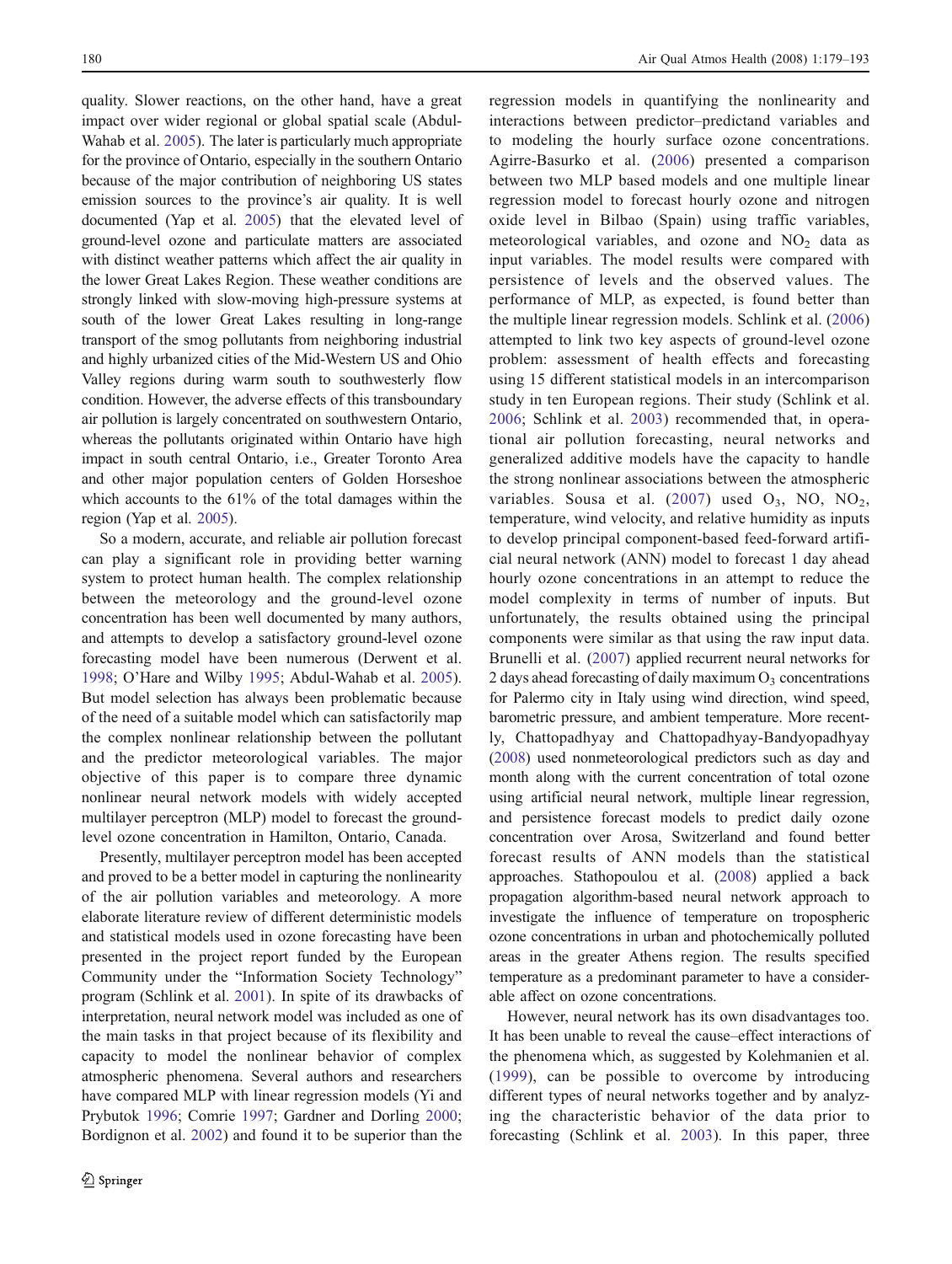dynamically different neural network models, namely standard multilayer perceptron, time-lagged feed-forward network (TLFN), fully recurrent neural networks (RNN), and Bayesian neural network (BNN) models are investigated to identify the best model for ground-level ozone forecasting in Hamilton region.

#### Methodology

# Neural network models

Artificial neural network models are proved to be very powerful and efficient methods for dealing with complex problems of associations, classification, and prediction (Ordieres et al. [2005](#page-14-0)). A neural network can be characterized by its architecture, presented by the network topology and pattern of connections between nodes, its method of determining the connection weights, and the activation functions that it employs (Dibike and Coulibaly [2006](#page-13-0)). Multilayer perceptrons constitute probably the most widely used network architecture and has got wide application in atmospheric science (Gardner and Dorling [2000;](#page-13-0) Ordieres et al. [2005](#page-14-0)). They are composed of a hierarchy of processing units organized in a series of two or more mutually exclusive sets of neurons or layers. The information flow in the network is restricted to a flow, layer by layer, from the input to the output, hence also called feedforward network. However, in temporal problems, measurements from physical systems are no longer an independent

set of input samples but functions of time. To exploit the time series structure in the inputs, the neural network must have access to this time dimension (Dibike and Coulibaly [2006](#page-13-0)). While feed-forward neural networks are popular in many application areas, they are not well suited for temporal sequences processing due to the lack of time delay and/or feedback connections necessary to provide a dynamic model. They can be used as pseudo-dynamic models only by using successively lagging multiple inputs based on correlation and mutual information analysis of the input data. There are however various types of neural networks that have internal memory structures which can store the past values of input variables through time, and there are different ways of introducing "memory" in a neural network in order to develop a temporal neural network. Time-lagged feed-forward and recurrent networks are two major groups of dynamic neural networks mostly used in time series forecasting (Coulibaly et al. [2001a](#page-13-0), [b;](#page-13-0) Dibike and Coulibaly [2006](#page-13-0)).

Time-lagged feed-forward neural network is an extension of the standard MLP models which can be formulated by replacing the neurons in the input layer of an MLP with a memory structure, known as tap delay line or time delay line. The size of the memory structure (tap delay line) depends on the number of past samples that are needed to describe the input characteristics in time, and it has to be determined on a case-by-case basis. TLFN uses delay-line processing elements, which implement memory by simply holding past samples of the input signal shown in Fig. 1 (without the feedback connection).

Fig. 1 Standard MLP (without time delay line and feedback connection), TLFN (without feedback connection), and RNN (with feedback connection) model structure (Coulibaly et al. [2001b\)](#page-13-0)

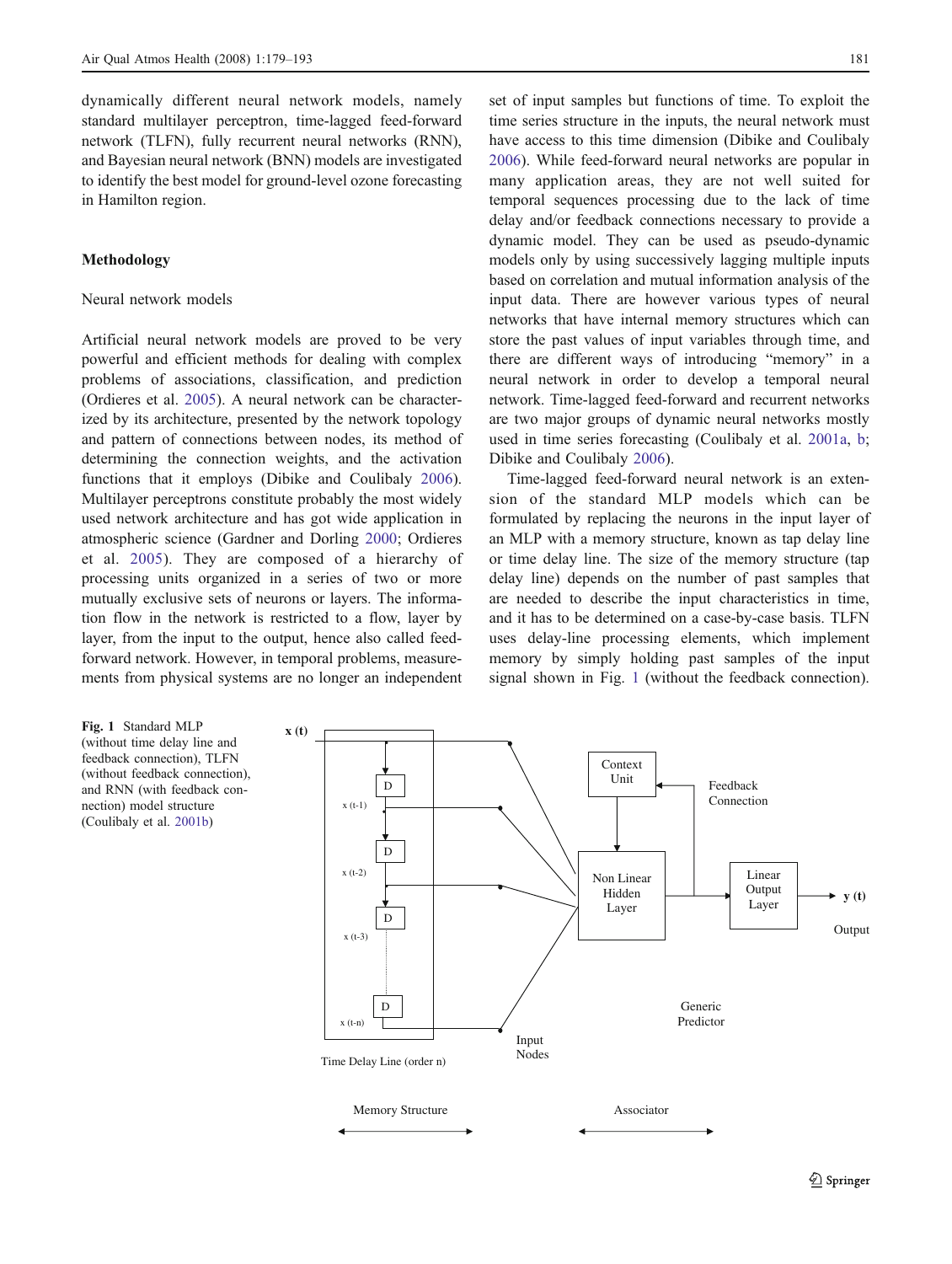<span id="page-3-0"></span>The output of such a network with one hidden layer is given by (Dibike and Coulibaly [2006](#page-13-0)):

$$
y(n) = \phi_1\left(\sum_{j=1}^m w_j y_j(n) + b_o\right) \tag{1}
$$

$$
= \phi_1 \left\{ \sum_{j=1}^m w_j \phi_2 \left[ \sum_{l=0}^k w_{jl} x(n-1) + b_j \right] + b_o \right\} \tag{2}
$$

where *m* is the size of the hidden layer, *n* is the time step,  $w_i$ is the weight vector for the connection between the hidden and output layers,  $w_{il}$  is the weight matrix for the connection between the input and hidden layers,  $\varphi_1$  and  $\varphi_2$  are transfer functions at the output and hidden layers, respectively, and  $b_i$  and  $b_o$  are additional network parameters (biases) to be determined during training of the networks with observed input/output data sets. For the case of multiple inputs (of size  $p$ ), the tap delay line with memory depth  $k$  can be represented by:

$$
X(n) = [x(n), x(n-1), \dots, x(n-k+1)]
$$
\n(3)

$$
X(n) = (x_1(n), x_2(n), \dots, x_p(n)),
$$
\n(4)

where  $x(n)$  represents the input pattern at time step n,  $x_i(n)$ is an individual input at the *n*th time step, and  $X(n)$  is the combined input to the processing elements at time step  $n$ . Such a delay line only "remembers"  $k$  samples in the past. An interesting attribute of the TLFN is that the tap delay line at the input does not have any free parameters; therefore, the network can still be trained with the classical back propagation algorithm. The TLFN topology has been effectively used in nonlinear system identification, time series prediction (Coulibaly et al. [2001b](#page-13-0)), temporal pattern recognition, and parallel hybrid modeling.

The recurrent neural network model used in this work is the basic Elman type RNN (Elman [1990](#page-13-0)) and also known as the globally connected RNN. The network consists of four layers: the input layer, the hidden layer, the context unit, each with  $n$  number of nodes and the output layer with one node. Each input unit is connected with every hidden unit, as is each context unit. Conversely, there are one-by-one downward connections between the hidden nodes and the context units leading to an equal number of hidden and contest units. In fact, the downward connections allow the context units to store the outputs of the hidden nodes (i.e., internal states) at each time step; then the fully distributed upward links feed them back as additional inputs. Therefore, the recurrent connections allow the hidden units to recycle the information over multiple time steps and thereby to discover temporal information contained in the sequential input and relevant to the target function (Coulibaly et al. [2001b\)](#page-13-0). Thus, the RNN has an inherent dynamic (or adaptive) memory provided by the context units in its recurrent connections. The output of the network depends not only on the connection weights and the current input signal but also on the previous states of the network, which can be shown by the following equations (Coulibaly et al. [2001b](#page-13-0)):

$$
y_j = Ax'(t) \tag{5}
$$

$$
x'(t) = G[W_h x'(t-1) + W_{h_o} x(t-1)]
$$
\n(6)

Where  $x'(t)$  is the output of the hidden layer at time t given an input vector  $x(t)$ ,  $G(t)$  denotes a logistic function characterizing the hidden nodes, the matrix  $W_h$  represents the weights of the  $h$  hidden nodes that are connected to the context units,  $W_{ho}$  is the weight matrix of the hidden units connected to the input nodes,  $y_i$  is the output of the RNN assuming a linear output node  $j$ , and  $A$  represents the weight matrix of the output layer neurons connected to the hidden neurons. The Elman-style RNN is a state-space model since Eq. 6 performs the static estimation and Eq. 5 performs the evaluation (Coulibaly et al. [2001b\)](#page-13-0).

According to Coulibaly et al. ([2001b\)](#page-13-0), a major difficulty, however, with RNN is the training complexity because the computation of  $\nabla E(W)$ , the gradient of the error E with respect to the weights, is not trivial since the error is not defined at a fixed point but rather is a function of the network temporal behavior. Here, in order to identify the optimal training method and to reduce computing time, each model has been trained with a different algorithm using the same delayed inputs. Finally, the delta-bar-delta algorithm was selected after investigating several other methods. Delta-bar-delta algorithm is an improved version of the back-propagation algorithm. Unlike standard backpropagation, delta-bar-delta algorithm uses a learning method where each weight has its own self-adapting coefficient. It does not use the momentum factor of the standard BP network. The essence of the rule is that past calculated error values for each weight are used to infer future calculated error values; hence, by knowing the probable errors, the system takes "intelligent" steps in adjusting the weights. Furthermore, each connection weight has its individual learning rate which varies over time based on the current error information found with standard backpropagation; hence, more degree of freedom is achieved which reduced the convergence time (NeuroSolutions [2004](#page-14-0)).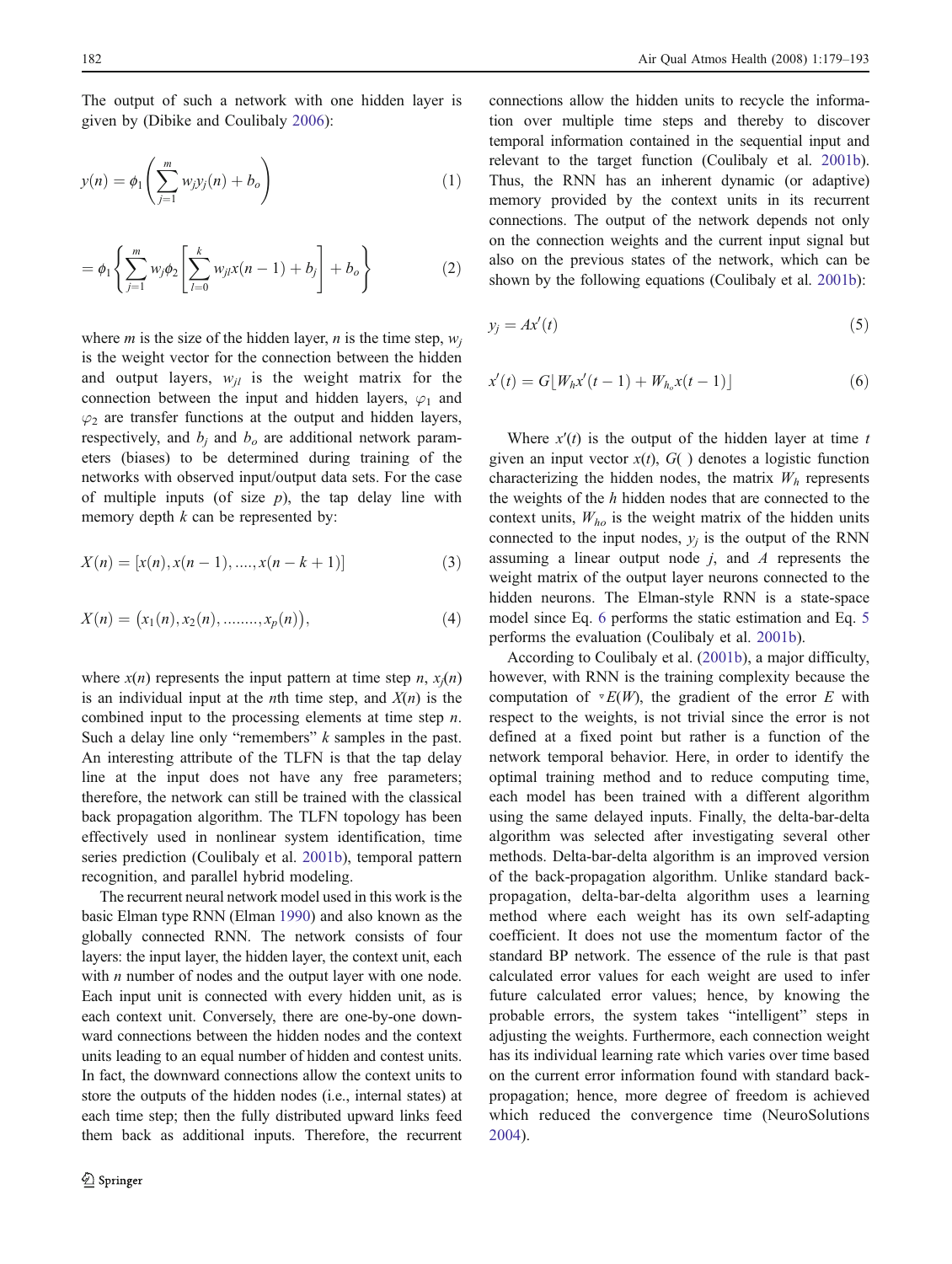#### Bayesian neural network model

The Bayesian neural network model used in this work was developed by Khan and Coulibaly ([2006\)](#page-14-0). Bayesian approach implements the conventional or standard learning process; but instead of single set of weights, it considers a probability distribution of weights. According to Khan and Coulibaly ([2006\)](#page-14-0), the process starts with a suitable prior distribution,  $p(w)$ , for the network parameters (weight and biases). Once the data  $D$  is observed, Bayes' theorem is used for deriving an expression of the posterior probability distribution for the weights,  $p(w|D)$ , as follows:

$$
p(w|D) = \frac{p(D|w)p(w)}{p(D)}
$$
\n<sup>(7)</sup>

where,  $p(D|w)$  is the dataset likelihood function and the denominator,  $p(D)$  is a normalizing factor, which can be obtained by integrating over the weight space as follows:

$$
p(D) = \int p(D|w)p(w)dw
$$
\n(8)

The left-hand side of Eq. 7 gives unity when integrated over all weight space. Once the posterior has been calculated, every type of inference is made by integrating over that distribution. Therefore, in implementing Bayesian method, expressions for the posterior distribution,  $p(w)$ , and the likelihood function,  $p(D|w)$ , are needed. The prior distribution,  $p(w)$ , which is not related with data, can be expressed in terms of weight-decay regularizer,  $Ew = \frac{1}{2} \sum_{n=1}^{w}$  $\sum_{i=1}$  $wi^2$ , where *W* is the total number of weights and biases in the network. Similarly, the likelihood function in Bayes' theorem [1](#page-3-0), which is dependent on data, can be expressed in terms of error function,  $ED = \frac{1}{2} \sum_{n=1}^{\infty}$ N  $\sum_{n=1}^{N} (y^n (x^n; w) - t^n)^2$ , where, x is the input vector, *t* is the target value, and  $y(x;w)$  is the network output. Upon deriving the expressions for the prior and likelihood functions and using those expressions in Eq. 7, the posterior distribution of weights can be obtained. The objective function in the Bayesian method corresponds to the inference of the posterior distribution of the network parameters. After defining the posterior distribution (objective function), the network is trained with a suitable optimization algorithm to maximize the posterior distribution  $p(w|D)$ . Thus the most probable value for the weight vector  $w_{MP}$  corresponds to the maximum of the posterior probability. Using the rules of conditional probability, the distribution of outputs for a given input vector, x, can be written in the form

$$
p(t|x,D) = \int p(t|x,w)p(w|D)dw
$$
\n(9)

where  $p(t, x, w)$  is simply the model for the distribution of noise on the target data for a fixed value of the weight vector  $w<sub>MP</sub>$ , and  $p(w|D)$  is the posterior distribution of weights. The posterior distribution over network weights provides a distribution about the outputs of the network. If a singlevalued prediction is needed, the mean of the distribution is used, and while the uncertainty about the prediction is needed, the full predictive distribution is used to present the range of uncertainty about the prediction. A more detailed description of BNN approach as used herein can be found in Khan and Coulibaly ([2006](#page-14-0)).

# Study area and database

The database used in this study is collected from the air quality network of the Ministry of Environment, Ontario (Fig. [2\)](#page-5-0). The dataset comprises hourly average ground-level ozone concentrations collected from three air quality monitoring stations of Hamilton, located in southern Ontario. Of these three stations, the station in Hamilton Downtown (43°15′30″ N, 79°51′41″ W) is located in a densely populated residential area and intense vehicular traffic. The most direct influence of the elevated level of ozone at that station is believed to be generated from the adjacent Wilson Avenue, a heavily traveled one-way street at about 30 m south of the site. The nearest heavy industry to the site is located 2.5 km northeast. The station in Hamilton Mountain (43°13′47″ N, 79°51′43″ W) is also situated within a residential area near a school. The third station, Hamilton West (43°15′31″ N, 79°54′09″ W), situated near the Main Street West and Highway 403, is mainly affected by heavy vehicular traffic at Highway 403. These two stations are not very much affected by heavy industries, as there is no industry within the 5 km band of the sites. The database initially had hourly ozone values during 1990–2004 which were further reduced to bihourly concentrations to reduce modeling time.

For meteorological variables, three weather stations located near the monitoring sites (Fig. [2](#page-5-0)) were considered initially. These stations are located at Hamilton Airport (43°10′ N, 79°55′ W), Burlington Piers (43°18′ N, 79°48′ W), and Royal Botanical Garden (RBG; 43°17′ N, 79°54′ W). The database for the Hamilton Airport was available from 1990 which is still under full operation. The second station in Burlington had data available from 1994; however, the RBG site started operating only from 2000, and its inclusion in the modeling did not improve the result much. So finally, the RBG station was not included in the further analysis. The meteorological variables considered were collected from the Ontario Climate Centre of Environment Canada. Based on earlier works (Gardner and Dorling [2000;](#page-13-0) Agirre-Basurko et al. [2006;](#page-13-0) Schlink et al. [2006](#page-14-0)), the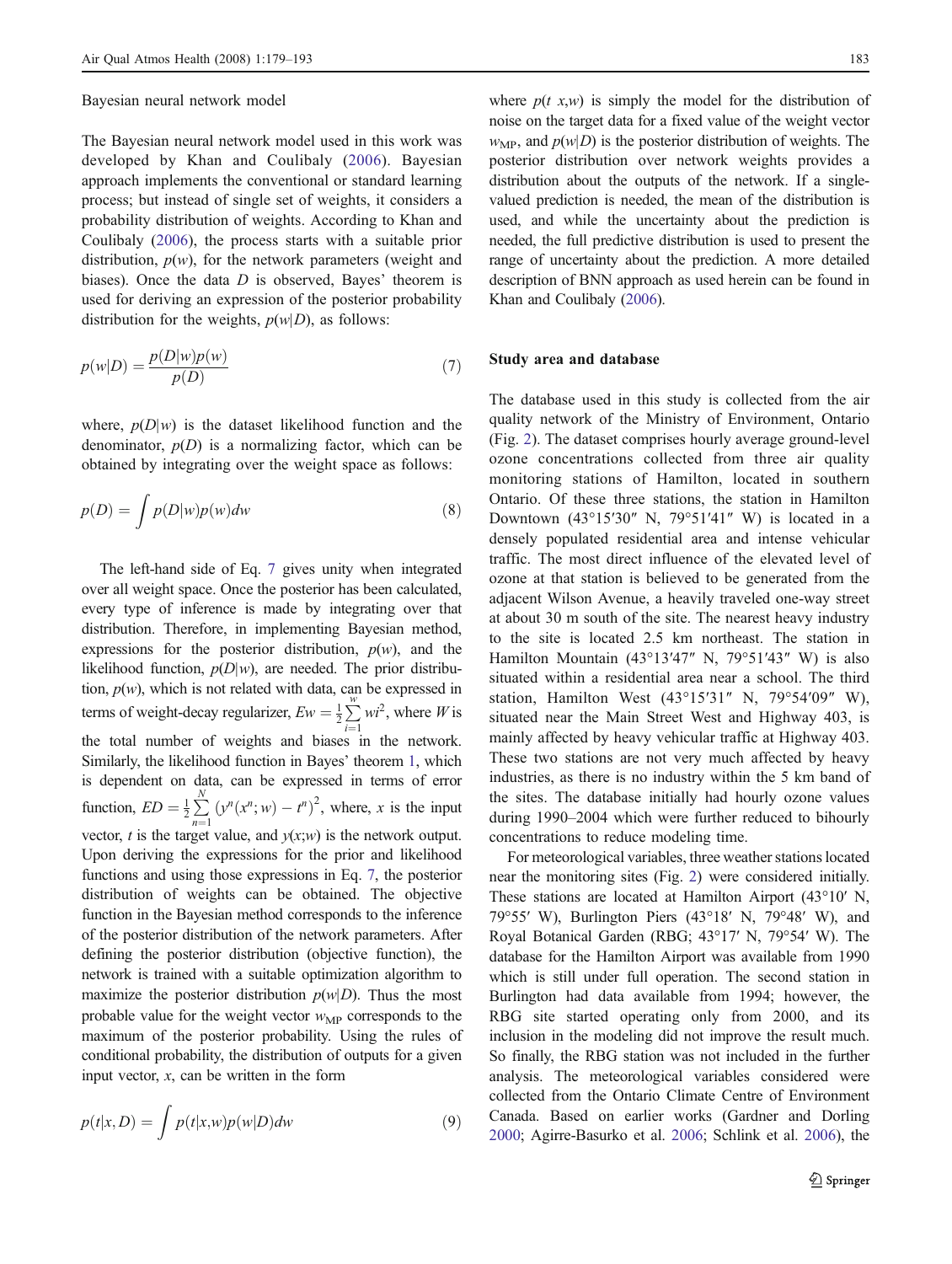<span id="page-5-0"></span>

most important meteorological variables for ground-level ozone include solar radiation, maximum temperature, wind speed, wind direction, relative humidity, dry bulb temperature, vapor pressure, etc. But the successful use of these variables is strongly dependent on the availability of good quality data. For this specific work, it would have been ideal to use maximum temperature and solar radiation data as they are very good indicators of the smog formation (Gardner and Dorling [2000\)](#page-13-0). Unfortunately, these data were not available in any of the weather stations located near the three selected air quality monitoring network stations. The vapor pressure variable also could not be used because of low quality data with large amount of missing values. So finally, only four variables: wind speed (km/hr), wind direction (tens of degrees), dry bulb temperature (0.1°C), and relative humidity (%) data were used as input variables with the assumption that they might be able to capture the real chemistry of ozone pollution. Like ozone, the meteorological variables were also collected on an hourly basis during 1994–2004 and were reduced to bihourly values for this study.

The missing values in both pollutant and meteorological database were computed to provide a complete database. For months with missing data for more than 10 days, the entire month was removed from the analysis. For example,

because of incomplete data months, March to May in the year 2002 was excluded. For short gaps (up to 4 h), the missing values were filled with linear interpolation, while medium gaps (4 to 8 h) and larger gaps (more than 8 h) were computed using multivariate partial least square technique based on nearby station values.

Descriptive statistics of the ozone variables are shown in Table 1, while Fig. 2 shows the location of the pollutant and meteorological variable monitoring stations within the city area.

# Model design

A typical neural network topology is problem dependent; hence, whatever the type of neural network (NN) model is considered, it is necessary to determine the appropriate network architecture (i.e., number of inputs, hidden and output nodes) in order to achieve satisfactory generalization capability (Coulibaly et al. [2001a\)](#page-13-0). Except the BNN model, all other ANN models used in the study are developed using the NeuroSolutions v4 (NeuroDimension Inc., Gainesville, FL, USA). In this particular work, ground-level ozone concentrations during 1994 to 2004 have been used to

Table 1 Ground-level ozone statistics

| Station ID | Station name      | Missing values | Mean  | <b>Standard Deviation</b> | Maximum | Percentile |    |      |
|------------|-------------------|----------------|-------|---------------------------|---------|------------|----|------|
|            |                   |                |       |                           |         | 50         | 75 | 95   |
| 29000      | Hamilton Downtown | 565 $(0.15\%)$ | 18.92 | 15.70                     | 114.5   | 16         | 27 | 49.5 |
| 29114      | Hamilton Mountain | 1054(2.49%)    | 23.97 | 16.93                     | 120.5   | 22         | 33 | 56   |
| 29118      | Hamilton West     | 573 (1.36%)    | 19.12 | 15.72                     | 107     | 17         | 28 | 49   |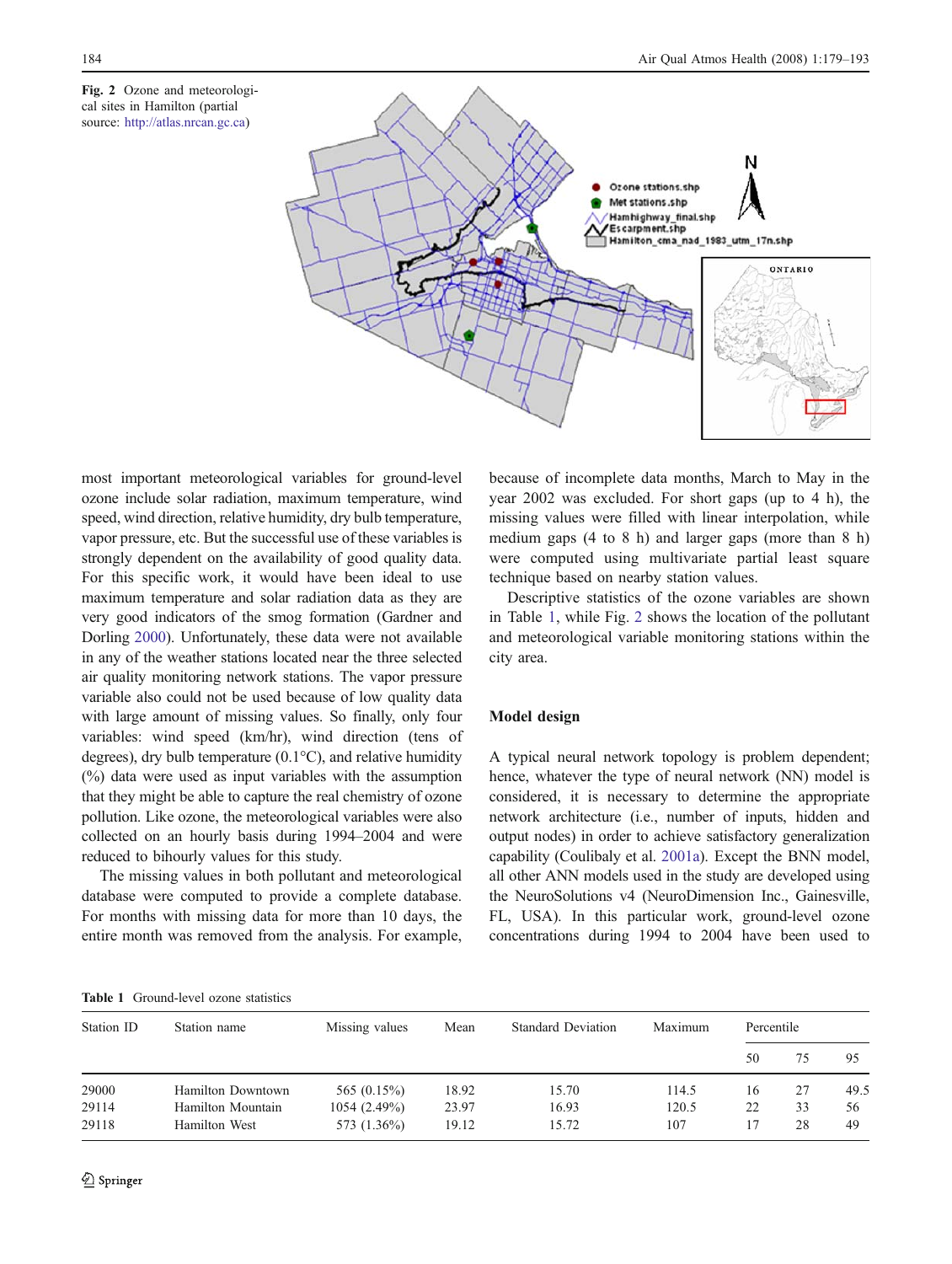<span id="page-6-0"></span>

| Variables      | Selected lags for ground-level ozone   |                                              |                                   |  |  |  |  |
|----------------|----------------------------------------|----------------------------------------------|-----------------------------------|--|--|--|--|
|                | Hamilton<br>Downtown                   | Hamilton<br>Mountain                         | Hamilton West                     |  |  |  |  |
| HA WS          | 10                                     | 0, 1                                         | 6                                 |  |  |  |  |
| HA WD          | 2, 3, 4, 6, 11,<br>12, 13              | 1, 4, 5, 7, 11, 0, 2, 4, 5, 6,<br>12, 13, 14 | 9, 12, 13, 14                     |  |  |  |  |
| HA RH          | X                                      | X                                            | X                                 |  |  |  |  |
| HA Temp        | $\mathbf{X}$                           | X                                            | X                                 |  |  |  |  |
| BP WS          | $0, 3, 4, 6, 7, 8, 11$ 1, 2, 3, 5, 7,  | 9, 10, 12                                    | 6, 12                             |  |  |  |  |
| BP WD          | 1, 2, 3, 4, 5, 8, 9,<br>11, 12, 13, 14 | 2, 5, 6, 7, 9,<br>10, 11, 14                 | 0, 1, 2, 3, 4, 5,<br>8, 9, 12, 13 |  |  |  |  |
| BP RH          | 6, 8                                   | Х                                            | X                                 |  |  |  |  |
| BP Temp        | X                                      | X                                            | X                                 |  |  |  |  |
| O <sub>3</sub> | 1                                      | 1                                            | 1, 4                              |  |  |  |  |

HA Hamilton Airport, BP Burlington Piers, WS wind speed, WD wind direction, RH relative humidity, Temp temperature

develop neural network models. Because of over 6 months of missing value, the year 1997 has not been included. From the 10 years of observed data from 1994 to 2004, first 5 years (1994–1996, 1998–1999) are considered for constructing the models, 1 year data (2000) for cross-validation, and remaining 4 years (2001–2004) of dataset were used for testing the models.

## Selection of predictors

In case of both the neural network models and the Bayesian neural network model, the selection of most important and relevant predictors is the most vital task in the modeling

Table 3 Optimal MLP, TLFN and BNN model parameters

Table 4 Optimal BNN model parameters

| Model parameter                             | Hamilton<br>Downtown | Hamilton<br>Mountain | Hamilton<br>West |  |
|---------------------------------------------|----------------------|----------------------|------------------|--|
| No. of hidden units (nhidden)               | 8                    | 14                   | 12               |  |
| Number of training cycles<br>(Option $14$ ) | 2,000                | 2,000                | 1,000            |  |
| No. of outer loops (nouter)                 | 15                   | 15                   | 10               |  |
| Prior hyperparameter $(\alpha)$             | 0.01                 | 0.01                 | 0.015            |  |
| Noise parameter $(\beta)$                   | 50                   | 40                   | 50               |  |

process. For this work, the predictors were selected based on linear autocorrelation and partial autocorrelation analysis and nonlinear sensitivity analysis. At first, correlation between the historical values of each predictor and predictand was examined to get an initial idea about the important time lags. Then, the partial autocorrelation (PACF) analysis was performed for each of the input and output variables to identify range of significant lags. From the analysis, it was found that time lags up to 14 were approximately important. So for all variables, lags from 1 to 14 were selected for sensitivity analysis using a TLFN model which is the final stage of screening input variables. The sensitivity analysis is a measure of the relative importance among the predictors (inputs of the neural network) which calculates the variation of the output variables with the variation of inputs. The basic idea is, the changes in the outputs even with a slight change in input variables are calculated. Each input is varied  $\pm n$  times its standard deviation while keeping others fixed about their mean, and the network output is calculated for a specific number of steps above and below the mean. The neural

| Model parameter                | Hamilton Downtown        |                |            | Hamilton Mountain |                |            | Hamilton West |                |                |
|--------------------------------|--------------------------|----------------|------------|-------------------|----------------|------------|---------------|----------------|----------------|
|                                | <b>MLP</b>               | TLFN           | <b>RNN</b> | <b>MLP</b>        | <b>TLFN</b>    | <b>RNN</b> | <b>MLP</b>    | <b>TLFN</b>    | <b>RNN</b>     |
| Processing<br>element          | 17                       | 14             | 10         | 12                | 7              | 8          | 17            | 13             | 13             |
| Epoch                          | 1.000                    | 2,000          | 2,000      | 1.000             | 2,000          | 2.000      | 1,000         | 2,500          | 2,000          |
| Memory                         | $\overline{\phantom{0}}$ | TDNN Ax        | Gamma Ax   | $\qquad \qquad -$ | <b>TDNN Ax</b> | Gamma Ax   | -             | <b>TDNN Ax</b> | Gamma          |
| Number of hidden<br>layer      | $\overline{\phantom{0}}$ |                |            |                   |                |            |               |                |                |
| Depth of memory                | $\overline{\phantom{0}}$ | $\overline{4}$ | 4          | -                 | 10             | 4          |               | 10             | $\overline{4}$ |
| Learning rule                  | <b>DBD</b>               | <b>DBD</b>     | <b>DBD</b> | <b>DBD</b>        | <b>DBD</b>     | <b>DBD</b> | <b>DBD</b>    | <b>DBD</b>     | <b>DBD</b>     |
| <b>HL</b> Transfer<br>function | Tanh Ax                  | Sigmoid Ax     | Sigmoid Ax | Tanh Ax           | Sigmoid Ax     | Sigmoid Ax | Tanh Ax       | Sigmoid Ax     | Sigmoid Ax     |
| OL transfer<br>function        | Bias Ax                  | Linear Ax      | Axon       | Bias Ax           | Axon           | Axon       | Axon          | Linear Ax      | Axon           |
| Stopping criteria              | <b>CV</b>                | <b>CV</b>      | <b>CV</b>  | <b>CV</b>         | <b>CV</b>      | <b>CV</b>  | <b>CV</b>     | <b>CV</b>      | <b>CV</b>      |

DBD delta-bar-delta, CV cross validation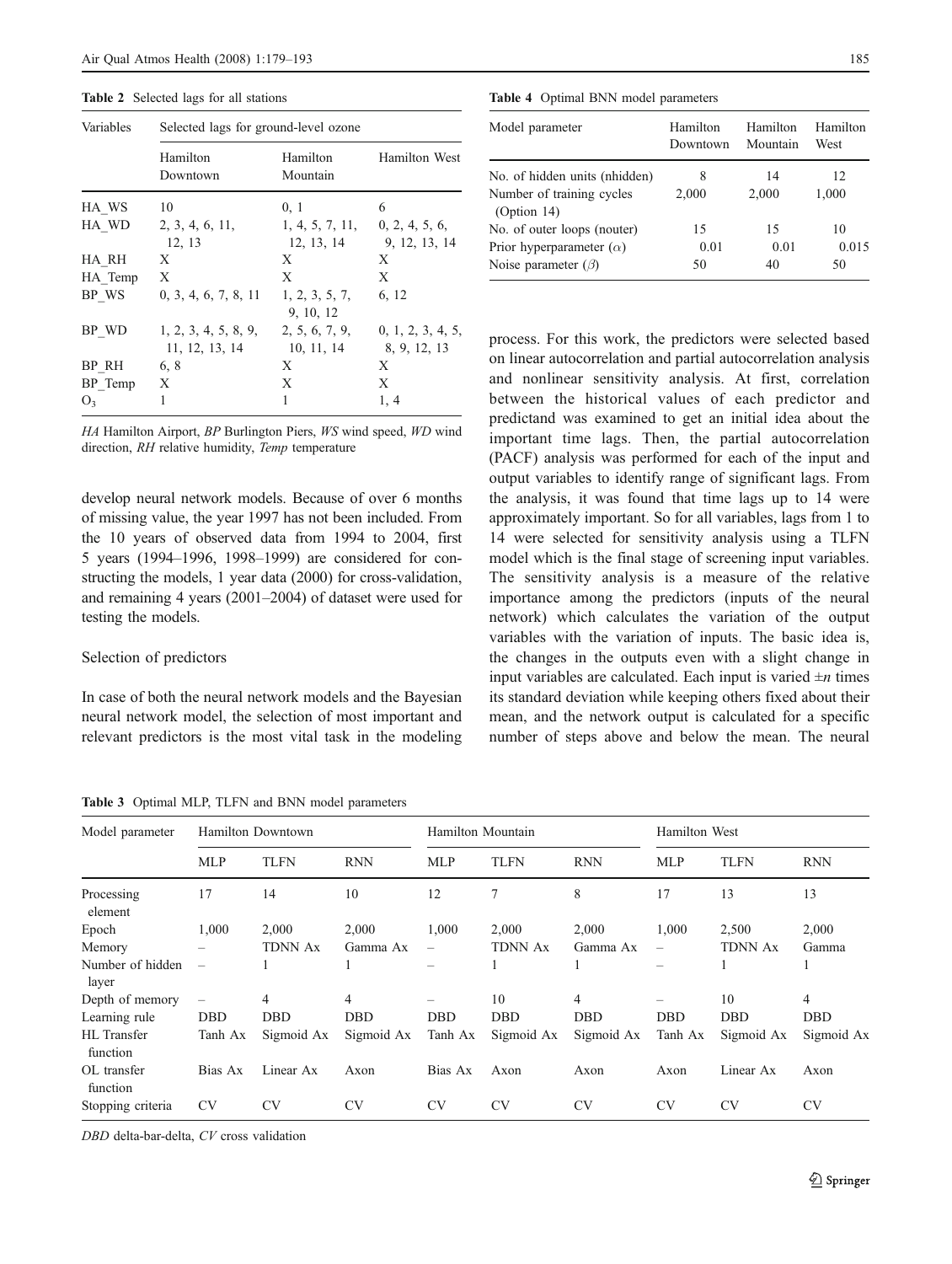<span id="page-7-0"></span>network measures the relative sensitivity which is the ratio between the standard deviation of the output and the standard deviation of the input, which, as a result, gives the relative importance of each input (Dibike and Coulibaly [2006\)](#page-13-0). The important lags selected by sensitivity analysis for all three stations are shown in Table [2](#page-6-0). The number of input variables in three stations varied; Hamilton Downtown has highest 29 variables followed by Hamilton Mountain with 27 variables. The number of variables in Hamilton West was 24.

Table 5 Model forecasting statistics

| Predictand station | Forecasting horizon | Model                       | <b>RMSE</b> | $\mathbb{R}^2$ | $\boldsymbol{r}$ | <b>NMSE</b> | $\operatorname{MAE}$ |
|--------------------|---------------------|-----------------------------|-------------|----------------|------------------|-------------|----------------------|
| Hamilton Downtown  | $t\text{+}1$        | <b>TLFN</b>                 | 6.28        | 0.85           | 0.92             | 0.15        | 4.50                 |
|                    |                     | $\operatorname{BNN}$        | 6.68        | 0.83           | 0.91             | 0.12        | 4.92                 |
|                    |                     | <b>RNN</b>                  | 6.48        | 0.83           | 0.91             | $0.16\,$    | 4.67                 |
|                    |                     | $\text{MLP}$                | 6.68        | 0.83           | 0.91             | 0.17        | 4.82                 |
|                    | $t+2$               | <b>TLFN</b>                 | 9.46        | 0.66           | 0.81             | 0.35        | 7.05                 |
|                    |                     | <b>BNN</b>                  | 10.01       | 0.61           | 0.78             | 0.26        | 7.43                 |
|                    |                     | <b>RNN</b>                  | 9.87        | 0.62           | 0.79             | 0.38        | 7.37                 |
|                    |                     | $\text{MLP}$                | 9.89        | $0.62\,$       | 0.79             | 0.38        | 7.33                 |
|                    | $t+3$               | <b>TLFN</b>                 | 11.16       | 0.52           | 0.72             | 0.49        | 8.43                 |
|                    |                     | <b>BNN</b>                  | 11.96       | 0.44           | 0.67             | 0.37        | 9.09                 |
|                    |                     | $\mathop{\rm RNN}\nolimits$ | 10.90       | 0.53           | 0.73             | 0.46        | 8.27                 |
|                    |                     | $\text{MLP}$                | 11.58       | 0.48           | 0.69             | 0.53        | 8.75                 |
|                    | $t+4$               | <b>TLFN</b>                 | 12.05       | 0.44           | 0.66             | 0.57        | 9.21                 |
|                    |                     | <b>BNN</b>                  | 12.94       | 0.35           | 0.59             | 0.44        | 9.95                 |
|                    |                     | <b>RNN</b>                  | 11.53       | 0.48           | 0.69             | 0.52        | 8.85                 |
|                    |                     | $\text{MLP}$                | 12.51       | $0.40\,$       | 0.63             | 0.61        | 9.54                 |
|                    | $t+5$               | <b>TLFN</b>                 | 12.42       | $0.40\,$       | 0.63             | 0.60        | 9.54                 |
|                    |                     | <b>BNN</b>                  | 13.03       | 0.34           | 0.58             | 0.44        | $10.01\,$            |
|                    |                     | <b>RNN</b>                  | 11.78       | 0.46           | 0.68             | 0.54        | 9.11                 |
|                    |                     | $\text{MLP}$                | 12.97       | 0.35           | 0.59             | 0.66        | 9.96                 |
|                    | $t+6$               | <b>TLFN</b>                 | 12.62       | $0.38\,$       | 0.62             | 0.62        | 9.73                 |
|                    |                     | <b>BNN</b>                  | 13.32       | 0.31           | 0.56             | 0.46        | 10.33                |
|                    |                     | <b>RNN</b>                  | 12.42       | $0.40\,$       | 0.63             | $0.60\,$    | 9.65                 |
|                    |                     | $\text{MLP}$                | 12.28       | 0.31           | 0.56             | 0.69        | 10.27                |
|                    | $t+7$               | <b>TLFN</b>                 | 12.61       | 0.38           | 0.62             | 0.62        | 9.78                 |
|                    |                     | <b>BNN</b>                  | 13.84       | 0.26           | 0.51             | 0.41        | 9.78                 |
|                    |                     | <b>RNN</b>                  | 12.68       | 0.37           | 0.61             | 0.63        | 9.91                 |
|                    |                     | $\text{MLP}$                | 12.50       | $0.30\,$       | 0.55             | 0.71        | 10.45                |
|                    | $t+8$               | <b>TLFN</b>                 | 12.55       | 0.38           | 0.62             | 0.62        | 9.73                 |
|                    |                     | <b>BNN</b>                  | 13.75       | 0.27           | 0.52             | 0.50        | 10.69                |
|                    |                     | <b>RNN</b>                  | 12.48       | $0.40\,$       | 0.63             | 0.61        | 9.73                 |
|                    |                     | MLP                         | 12.44       | $0.30\,$       | 0.55             | 0.71        | 10.37                |
|                    | $t+9$               | <b>TLFN</b>                 | 12.63       | 0.38           | 0.62             | 0.62        | 9.82                 |
|                    |                     | <b>BNN</b>                  | 13.74       | 0.27           | 0.52             | 0.50        | 10.68                |
|                    |                     | $\mathop{\rm RNN}\nolimits$ | 12.80       | 0.36           | 0.60             | 0.64        | 9.99                 |
|                    |                     | $\text{MLP}$                | 13.62       | 0.29           | 0.54             | 0.73        | 10.51                |
|                    | $t+10$              | <b>TLFN</b>                 | 12.66       | 0.37           | $0.61\,$         | 0.63        | 9.85                 |
|                    |                     | <b>BNN</b>                  | 13.42       | $0.30\,$       | 0.55             | 0.47        | 10.49                |
|                    |                     | <b>RNN</b>                  | 12.82       | 0.36           | 0.60             | 0.64        | 9.97                 |
|                    |                     | MLP                         | 13.50       | 0.30           | 0.55             | 0.71        | 10.48                |
|                    | $t+11$              | <b>TLFN</b>                 | 12.78       | 0.36           | $0.60\,$         | 0.64        | 9.96                 |
|                    |                     | $\operatorname{BNN}$        | 13.15       | 0.33           | 0.57             | 0.45        | 10.22                |
|                    |                     | $\mathop{\rm RNN}\nolimits$ | 12.89       | 0.35           | 0.59             | 0.65        | $10.01\,$            |
|                    |                     | $\text{MLP}$                | 13.20       | 0.32           | 0.57             | 0.68        | 10.24                |
|                    | $t\text{+}12$       | <b>TLFN</b>                 | 12.83       | 0.36           | 0.60             | 0.64        | 9.94                 |
|                    |                     | $\operatorname{BNN}$        | 13.06       | 0.33           | 0.58             | 0.44        | 10.11                |
|                    |                     | $\mathop{\rm RNN}\nolimits$ | 12.78       | 0.36           | 0.60             | 0.64        | 9.96                 |
|                    |                     | $\text{MLP}$                | 13.04       | 0.34           | 0.58             | 0.67        | 10.10                |
|                    |                     |                             |             |                |                  |             |                      |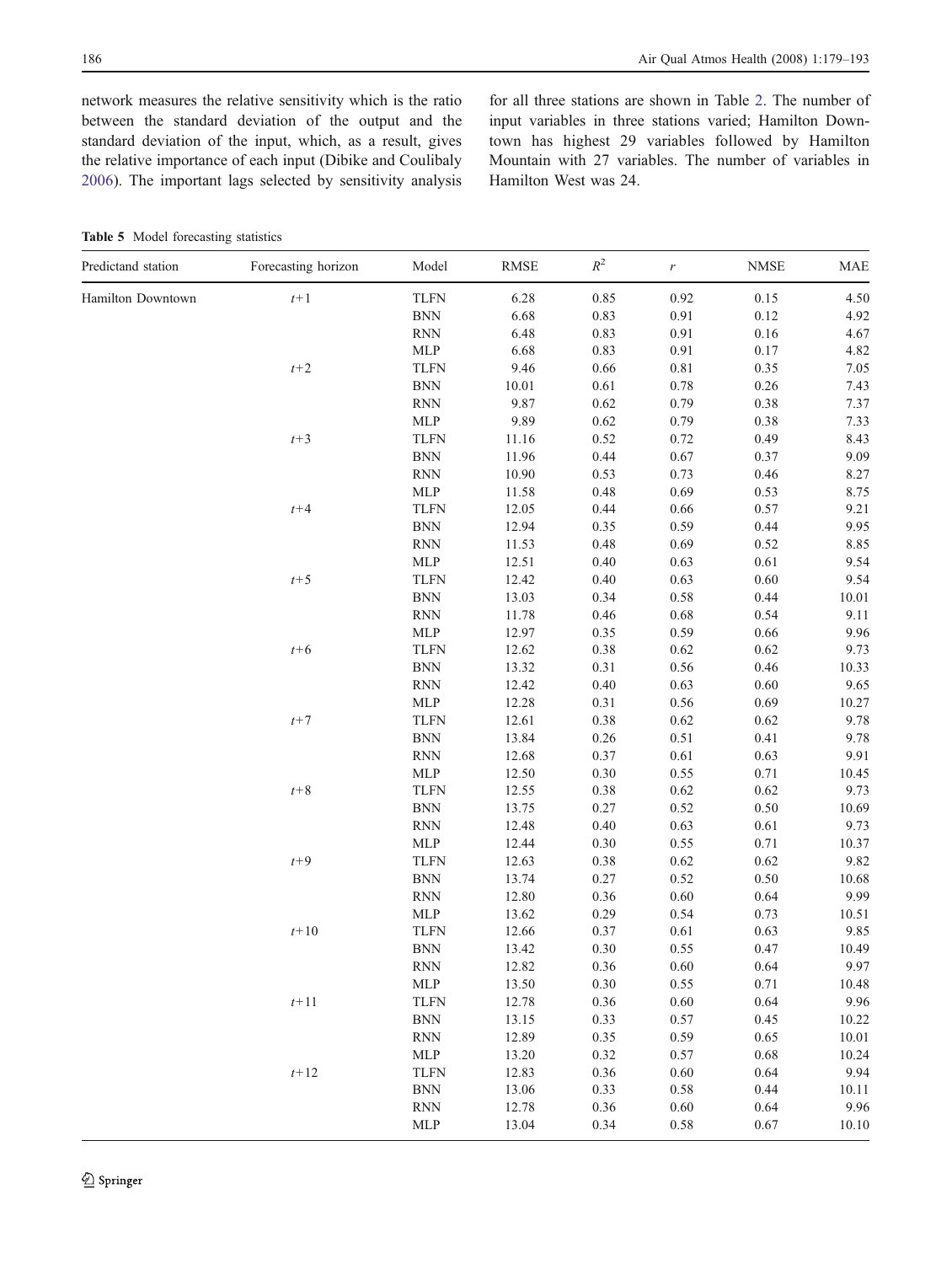#### <span id="page-8-0"></span>Model setup

Selection of an appropriate architecture of any neural network model is a prerequisite behind its successful use since the structure directly influences the computational complexity and generalization capability of a model. A more complex than necessary model can over-train the model, while a too-simple model with fewer numbers of nodes than necessary may not be able to learn data successfully (Coulibaly et al. [2001b](#page-13-0)). Because of absence of a standard methodology of selecting an appropriate network, a trial-and-error procedure has been applied to get the optimal model parameters.

For each station, same input variables were used for all four models in order to compare model performance. Except BNN, the comparison of MLP, TLFN, and RNN model performance parameters are similar. In this study, trial-and-error approach was carried out with the screened variables by varying model parameters, and the best ones were selected by comparing model performance until the optimum network was achieved.

In BNN model design, a two-layer MLP network is used with the same set of input. The BNN network consists of one hidden layer, with tangent hyperbolic activation function and one output layer with linear processing unit. The parameters on BNN model, which runs in the MatLab environment, are quite different. Unlike other ANN models, the initialization of parameters in BNN is performed using a distribution of parameters. The optimal model parameters for all three stations using four models are shown in Tables [3](#page-6-0) and [4.](#page-6-0)

#### Evaluating model performance

Many model performance statistics are available in order to assess the accuracy of the estimates. For this particular work, the model performance and forecasting results were compared by a set of five statistics. A brief description of these statistics is given below:

The root mean square error (RMSE) is the square root of the differences between the observations and predicted values. The mean square errors provide a general illustration of the relevancy of the simulated values by giving a global goodness to fit by including errors and biases in the calculation. The lower the RMSE value, the better the model. RMSE, however, does not necessarily reflect whether the two sets of data move in the same direction. For instance, by simply scaling the network output, we can change the MSE without changing the directionality of the data. This limitation can be overcome by introducing a second index, correlation coefficient, r.

The *correlation coefficient* (r) between an observed value and a desired model output provides a measure of the prediction ability of a model, and it is an important tool for comparing two models as it is independent of the scale of data. The r value can range from *−*1 (perfect negative correlation) to 1 (perfect positive correlation) through 0,



Fig. 3 Comparison of model forecasting performance statistics for a Hamilton Downtown and b Hamilton Mountain stations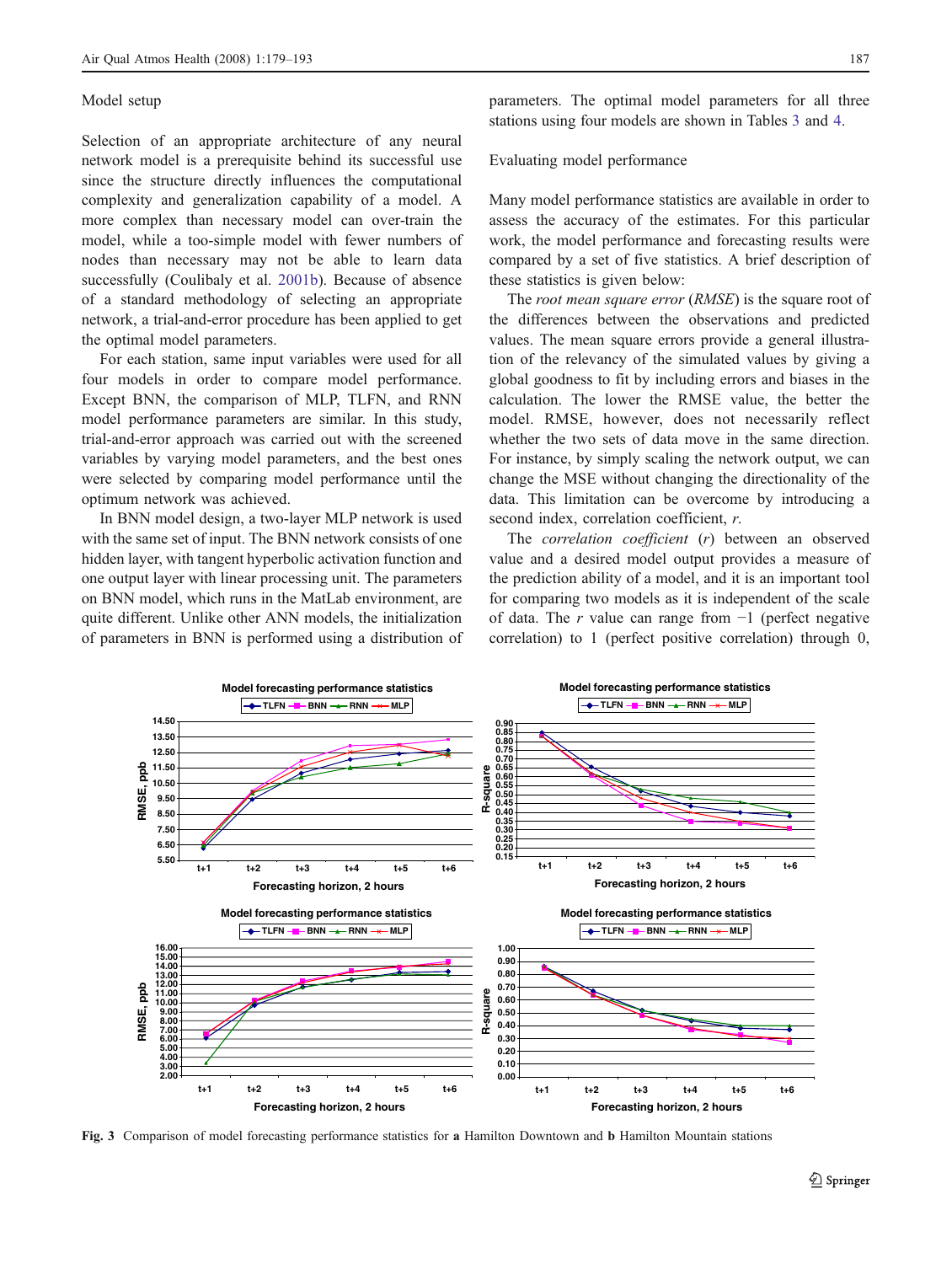<span id="page-9-0"></span>Fig. 4 Scatter plots of the observed and predicted ozone concentrations for one-step (2-h) ahead forecasting



where 0 means no correlation. An  $r$  value of 0.9 and above is very satisfactory, 0.8 to 0.9 presents a fairly good model, but below 0.7 is considered unsatisfactory.

The *coefficient of determination*  $(R^2)$  which is simply the square of the coefficient of correlation assesses the strength of an association between two variables. It is also a measure of the ability of a model to predict the concentrations, which are different from mean. Moreover, it provides a useful comparison between the models since it is independent of the scale of data. It lies between zero and unity; the closer to unity, the greater the explanatory power.

The normalized mean squared error (NMSE) is another version of the mean square error which is normalized with the object of establishing comparisons among different models (Agirre-Basurko et al. [2006\)](#page-13-0).

The *mean absolute error* (*MAE*) is a linear score which means that all the individual differences are weighted equally in the average. In short, it measures the average magnitude of



observed and predicted ozone concentrations for four-step (8-h) ahead forecasting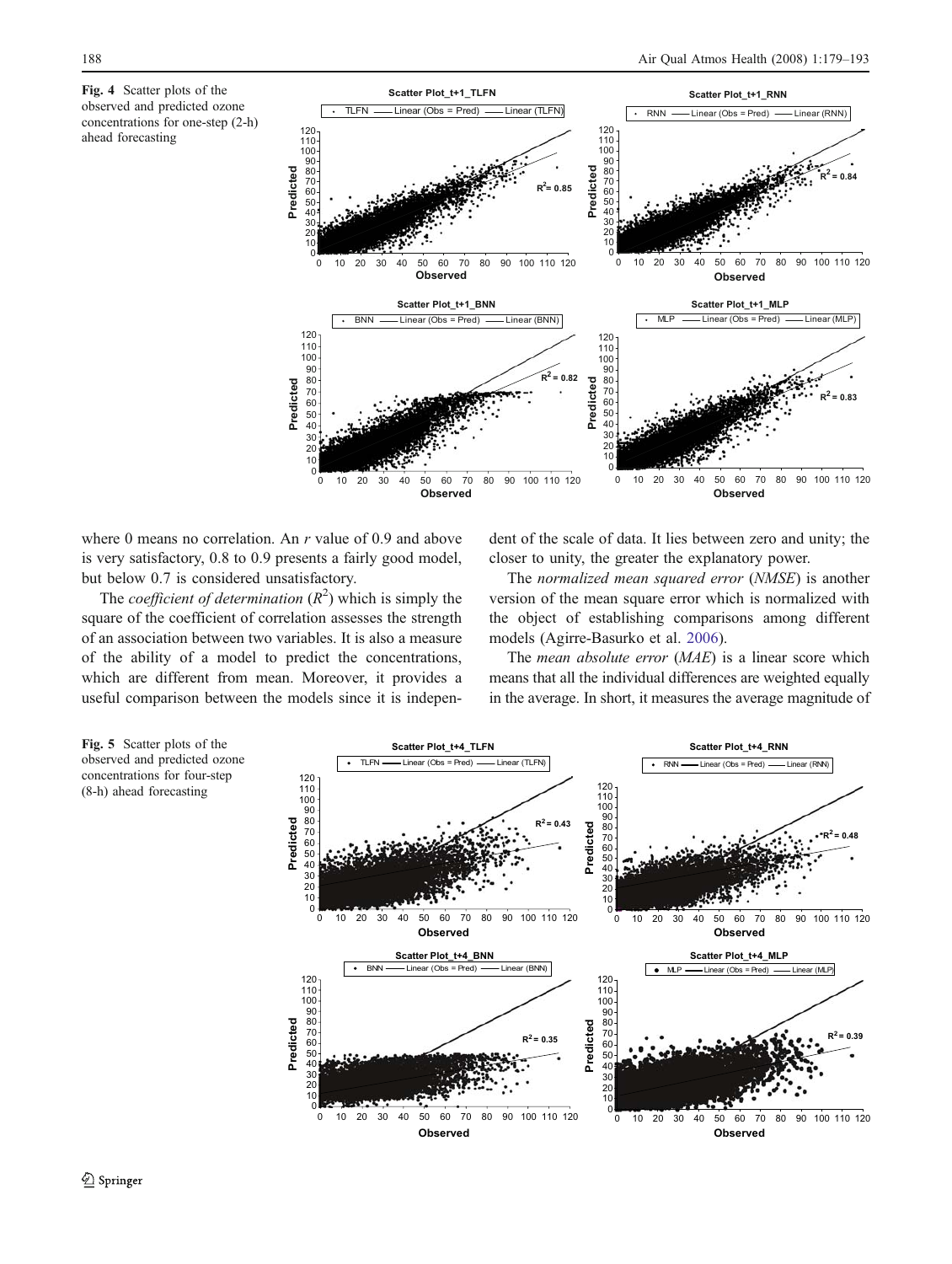<span id="page-10-0"></span>the errors in predicted dataset without considering their direction. MAE ranges from 0 to infinity, where 0 corresponds to the ideal condition which in particular permits to compare the appropriateness of using the models.

#### Forecasting results

The forecasting results of the ozone concentrations are evaluated based on the testing results for the period of 2001–2004. A comparison of MLP, TLFN, BNN, and RNN model forecasting performance statistics for Hamilton Downtown is summarized in Table [5](#page-7-0). The best forecasting results should have the RMSE, NMSE, and MAE values equal to zero and r and  $R^2$  value equal to unity. Firstly, the results up to  $t+1$  and  $t+2$  time steps ahead show similar result for all three stations. Overall, the TLFN model resulted in lower *RMSE*, r,  $R^2$  and *MAE* values than the other three models. The performance of RNN, BNN, and MLP model is quite similar in terms of r and  $R^2$  values, while the RMSE and MAE results showed that RNN is slightly superior to the static MLP model. The NMSE values obtained shows a bit different result with lowest NMSE value for BNN model. Overall, all models have showed similar performances; TLFN and RNN had coefficient of correlation  $r(0.91-0.93)$  values slightly higher than 0.90 compared to BNN and MLP (0.89–0.92) models for one-step ahead forecasting and  $R^2$  values higher than 0.80, which clearly demonstrates the efficiency of the models for 2-h ahead forecasting. The  $r$  value for the forecasting period (i.e. 4 h ahead)  $t+2$  is also satisfactory.

Unlike the forecasting results of first two periods, the three- to five-step ahead forecasting results demonstrate slightly better performances of RNN model over TLFN and other models. The lowest RMSE, NMSE, and MAE values were obtained by the RNN model for downtown station and mountain station. In case of Hamilton Mountain, TLFN showed lower errors than other three models. The greatest values of coefficient of correlation r were also obtained for RNN model which clearly shows that RNN model worked better than other models during this time frame. A very important observation regarding the forecasting results is: all models showed variation in their performances up to sixstep ahead forecasting which indicates their ability to model up to 12 h ahead  $(t+6)$ ; the values beyond this point, however, remained the same. Figure [3](#page-8-0) represents a comparative view of the forecasting results of Hamilton Downtown and Hamilton Mountain station in terms of *RMSE* and  $R^2$  values. The graphs show the more accurate performances of TLFN and RNN models than static MLP and BNN models. These results suggest that the inclusion of time delay in TLFN and/or adaptive memory (context unit) in RNN have the capacity to improve the model forecasting skill as compared to conventional static neural network (MLP in this case).

To further assess the model performance in general, scatter plots between the observed and the predicted concentrations were plotted. Figures [4,](#page-9-0) [5](#page-9-0), and 6 show the scatter plots of  $t+1$ ,  $t+4$ , and  $t+6$  forecasting period in Hamilton Downtown area. In case of one-step ahead forecasting, the MLP and BNN models diverge significantly from the 45° line and tended to shift towards right. TLFN

Fig. 6 Scatter plots of the observed and predicted ozone concentrations up to six-step (12-h) ahead forecasting

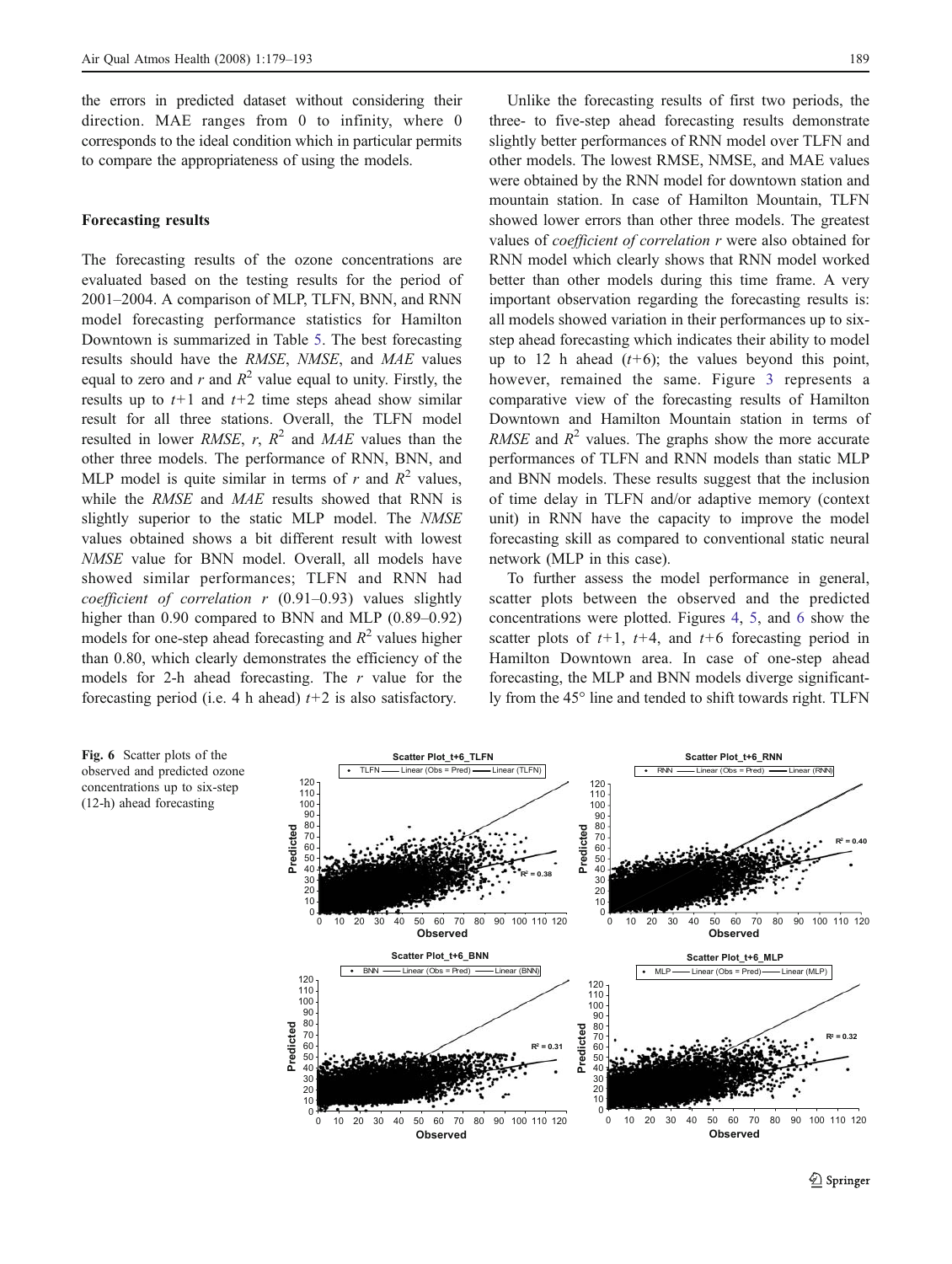<span id="page-11-0"></span>and RNN model during this time period also shifted but is still closer to the ideal line. These patterns clearly indicate that both RNN and TLFN model performed more accurately than conventional MLP model. Thus, adding an input delay memory or a context unit to the static MLP can be a good alternative to improve the forecasting accuracy. The forecasting results of  $t+4$  (8 h ahead) and  $t+6$  (12 h ahead) showed similar pattern deteriorating consistently with increasing forecasting time. The scatter plots also indicate that these models have limitation in capturing higher and lower concentrations. BNN and MLP models have been totally unable to predict higher values which are more

visible in Figs. [5](#page-9-0) and [6.](#page-10-0) In case of low concentrations, predicted values by RNN are relatively better with MLP performing inferior to other two models. Even though the extremely higher and lower values are due to extreme conditions, RNN appears to be more capable of capturing those underlying extreme phenomena. This clearly suggests that the temporal representation capability of global RNN model is better than the static MLP model and slightly better than the TLFN model.

The performance of BNN model is not superior to other neural network model; yet, the performance statistics indicates that they can be a good alternative for short-term

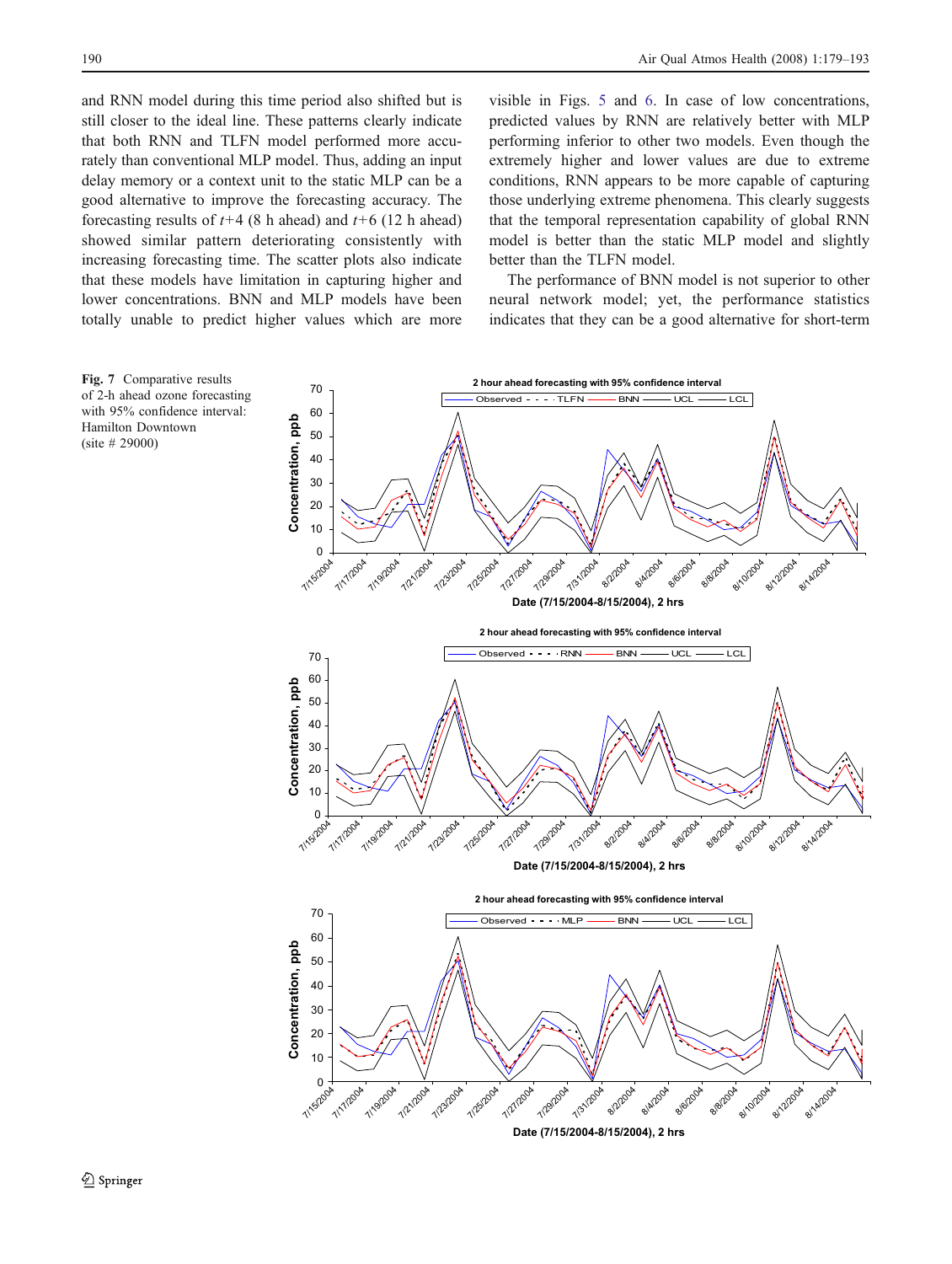forecasting (up to 4 h ). Moreover, the complexity of BNN model is simpler than the NN models in terms of the number of neurons. The reason behind this simple-yet-better performance of BNN model may be due to the consideration of parameter uncertainty in the form of probability distributions of weights and biases and finding the outputs of the networks by integrating over the weight space of posterior probability distribution instead of using single "best set" of weights as in the case of conventional MLP model. This parameter uncertainty consideration and the high computational capability of the nonlinear processing unit increases the capacity

of BNN model to out-perform the widely used MLP model. Keeping in mind the higher ozone problems during summer period, the performances of the models are calculated with 95% confidence interval using the BNN model for 2 and 4-h ahead forecasting period. Figures [7](#page-11-0) and 8 present the confidence interval plots for 2-h  $(t+1)$  and 4-h  $(t+2)$  ahead time period for mid-July to mid-Aug, 2004. The uncertainty bands created by the 2-h ahead BNN model hold both the observed and other modeled values quite well. Except a few deviations, the BNN model band for 4-h ahead forecasting has also been able to hold both the observed and predicted

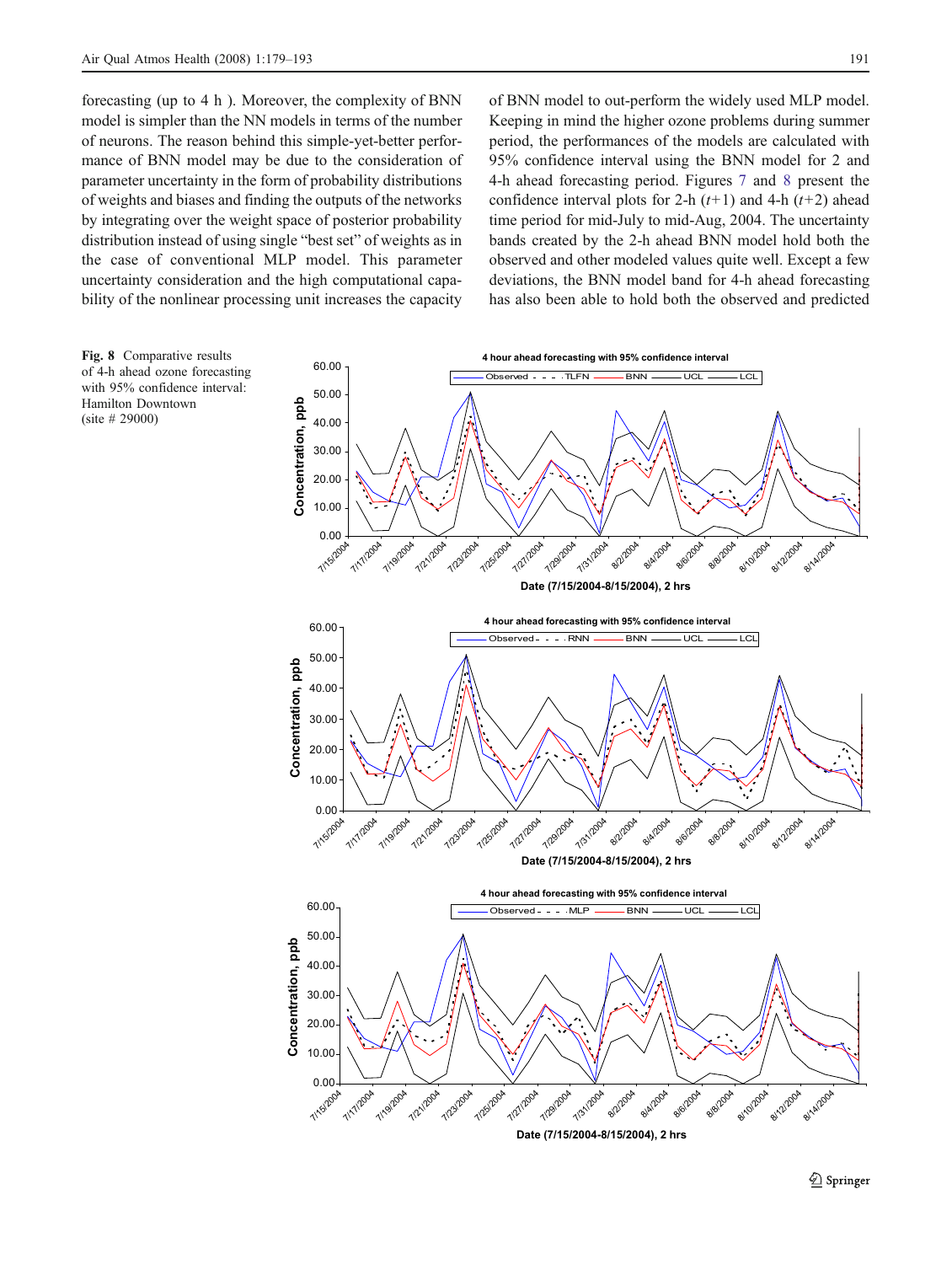<span id="page-13-0"></span>values. But the gradually increasing uncertainty band indicates the degradation of model performance compared to the previous time step. The fact that TLFN, RNN, and MLP modeled values fall within the prediction band of BNN indicates that it can be a reliable tool where uncertainty estimate is of particular concern.

Although the models in this work proved efficient in short- term forecasting, the disadvantages should not be ignored. Successful application of BNN and ANN models are completely dependent on the quality and quantity of data, the selection of suitable prior and noise models, and the predictive distribution of outputs. Another major limitation of neural network models is their inability to interpret underlying physical processes. Thus, these models cannot replace the physical models, yet they can be a good alternative in cases where prediction accuracy and estimation of uncertainty are of concern.

# Conclusion

This study presents an informative comparison of the dynamic neural networks and static MLP model within the context of short term ground-level ozone forecasting in Hamilton, Ontario, Canada. A secondary objective was to assess the applicability of Bayesian neural network in ozone forecasting. Comparison of the four model performances reveals that all the models demonstrate significant improvement in prediction accuracy over static MLP model. In particular, the time-lagged feed-forward model and recurrent neural network models have proved to be more efficient than other two models in capturing the future air quality conditions. The analysis further shows that all these four models can forecast effectively up to 12 h. For one (2-h) and two (4-h) step ahead forecast, the results indicate that MLP is less accurate compared to BNN model. In general, it was clear that, although the overall performances of these models were satisfactory, none of them was able to predict with accuracy the low and extremely high levels of concentrations. This may be due to the fewer number of extreme values in the training sample. The BNN model performance shows that it has been able to achieve similar performances as other models with much less complex network in terms of the number of neurons in the network. It can also be a good alternative where model prediction confidence limits are of particular concern. One disadvantage of BNN model, however, is the higher complexity of BNN learning algorithm than the dynamic neural network models. But one exceptional advantage of BNN model is its ability to provide predictions along with the precision of the outputs in the form of error bars or confidence intervals without losing model prediction accuracy as compared to other

NN models. However, the major limitations of the neural network model should not be ignored. Its inability to interpret the underlying physical processes is the major barrier to its sole use in predicting air quality; rather, it can be a good supportive tool with standard process-based models.

Acknowledgments This work was made possible through a grant from the Natural Sciences and Engineering Research Council of Canada (NSERC). The authors acknowledge the Ontario Ministry of Environment and Ontario Climate Centre for providing the experiment data for pursuing the work. The authors also want to thank Mr. Frank Dobroff of Ontario Ministry of Environment for providing necessary information regarding air quality monitoring stations in Hamilton.

Open Access This article is distributed under the terms of the Creative Commons Attribution Noncommercial License which permits any noncommercial use, distribution, and reproduction in any medium, provided the original author(s) and source are credited.

## References

- Abdul-Wahab SA, Bakheit CS, Al-Alawi SM (2005) Principal component and multiple regression analysis in modeling of ground level ozone and factors affecting its concentration. Environ Model Softw 20:1263–1271. doi:[10.1016/j.envsoft.2004.09.001](http://dx.doi.org/10.1016/j.envsoft.2004.09.001)
- Agirre-Basurko E, Ibarra-Berastegi G, Madariaga I (2006) Regression and multilayer perceptron-based models to forecast hourly  $O_3$ and NO2 levels in the Bilbao area. Environ Model Softw 21:430– 446. doi:[10.1016/j.envsoft.2004.07.008](http://dx.doi.org/10.1016/j.envsoft.2004.07.008)
- Bordignon S, Gaetan C, Lisi F (2002) Nonlinear models for ground level ozone forecasting. Stat Methods Appl 11:227–245. doi[:10.1007/BF02511489](http://dx.doi.org/10.1007/BF02511489)
- Brunelli U, Piazza V, Pignato L, Sorbello F, Vitabile S (2007) Twodays ahead prediction of daily maximum concentrations of SO2, O3, PM10, NO2, CO in the urban area of Palermo, Italy. Atmos Environ 41:2967–2995. doi:[10.1016/j.atmosenv.2006.12.013](http://dx.doi.org/10.1016/j.atmosenv.2006.12.013)
- Chattopadhyay S, Chattopadhyay-Bandyopadhyay G (2008) Forecasting daily total ozone concentration- a comparison between neurocomputing and statistical approaches. Int J Remote Sens 29(7):1903–1916. doi:[10.1080/01431160701373770](http://dx.doi.org/10.1080/01431160701373770)
- Comrie AC (1997) Comparing neural networks and regression models for ozone forecasting. Air Waste Manage Assoc 47:653–663
- Coulibaly P, Anctil F, Bobée B (2001a) ANN modeling of water table depth fluctuations. Water Resour Res 37(4):885–869. doi[:10.1029/2000WR900368](http://dx.doi.org/10.1029/2000WR900368)
- Coulibaly P, Anctil F, Bobee B (2001b) Multivariate reservoir inflow forecasting using temporal neural networks. J Hydrol Eng 6 (5):367–376. doi:[10.1061/\(ASCE\)1084-0699\(2001\)6:5\(367\)](http://dx.doi.org/10.1061/(ASCE)1084-0699(2001)6:5(367))
- Derwent RG, Simmonds PG, Seuring S, Dimmer C (1998) Observation and interpretation of the seasonal cycles in the surface concentrations of ozone and carbon monoxide at Mace Head, Ireland from 1990 to 1994. Atmos Environ 31(13):145–157. doi[:10.1016/S1352-2310\(97\)00338-5](http://dx.doi.org/10.1016/S1352-2310(97)00338-5)
- Dibike YB, Coulibaly P (2006) Temporal neural networks for downscaling climate variability and extremes. Neural Netw 19:135–144. doi[:10.1016/j.neunet.2006.01.003](http://dx.doi.org/10.1016/j.neunet.2006.01.003)
- Elman JL (1990) Finding structure in time. Cogn Sci 14:179–211
- Gardner MW, Dorling SR (2000) Statistical surface ozone models: an improved methodology to account for non-linear behavior. Atmos Environ 34:21–34. doi[:10.1016/S1352-2310\(99\)00359-3](http://dx.doi.org/10.1016/S1352-2310(99)00359-3)